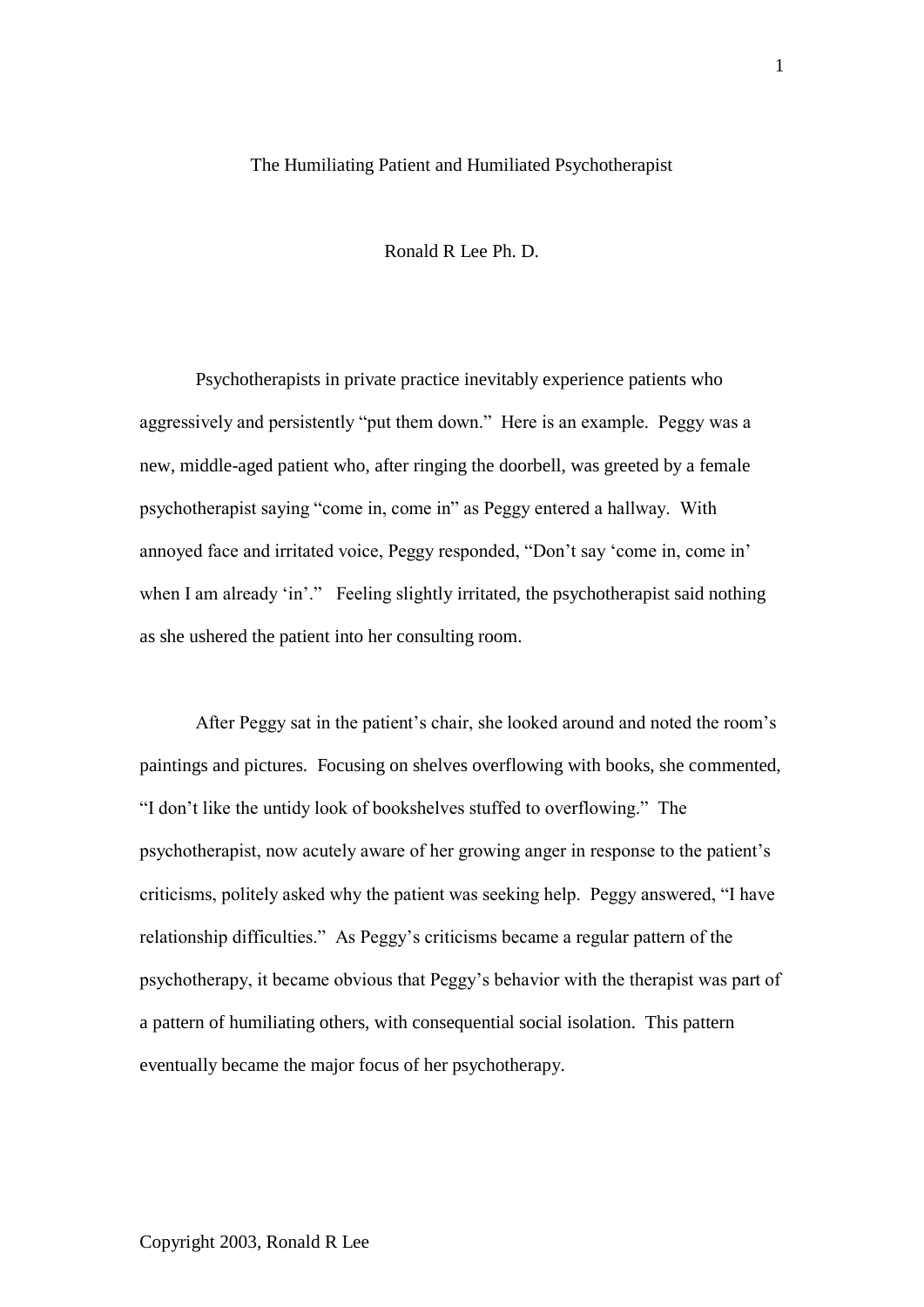Patients who humiliate by verbally "putting down" their psychotherapists are not all like Peggy who criticized her psychotherapist in the initial therapeutic interactions and continued these into the middle phase of treatment. In comparison to Peggy, other patients may only criticize a psychotherapist in response to being misunderstood, a result of an "empathic failure" (Kohut, 1971), or a "disjunction" (Stolorow, 1987). As recognizing and repairing empathic failures and disjunctions is extensively covered in the self-psychology literature, occasional or intermittent humiliating behavior in response to disjunctions, and their repair, will not be the focus of this paper. Cases such as Peggy, however, where the criticisms commence from the first moment of meeting, clearly indicate that some patients need to humiliate their psychotherapist that goes far beyond the idea of a response to a disjunction, even though disjunctions may be triggered by and/or exacerbate the criticisms of such hypercritical patients.

Psychotherapists who sought professional consultations because of such patients have highlighted the importance of understanding the humiliating patient. These psychotherapists typically reported that their humiliating patients created for them the choice of either angrily confronting them, or surrendering passively to being manipulated and/or verbally battered. Their dilemma was as follows: if they confronted the patient, the patient might become violent, assaulting the psychotherapist or smashing up the consulting room, or by leaving treatment, but if they passively accepted their patient"s humiliating behavior, the psychotherapy eventually stalemated with the psychotherapist in the victim role, having lost the patient's respect. As a result of this stalemate, psychotherapists experience increasing contempt from their humiliating patient, lost self-esteem, and less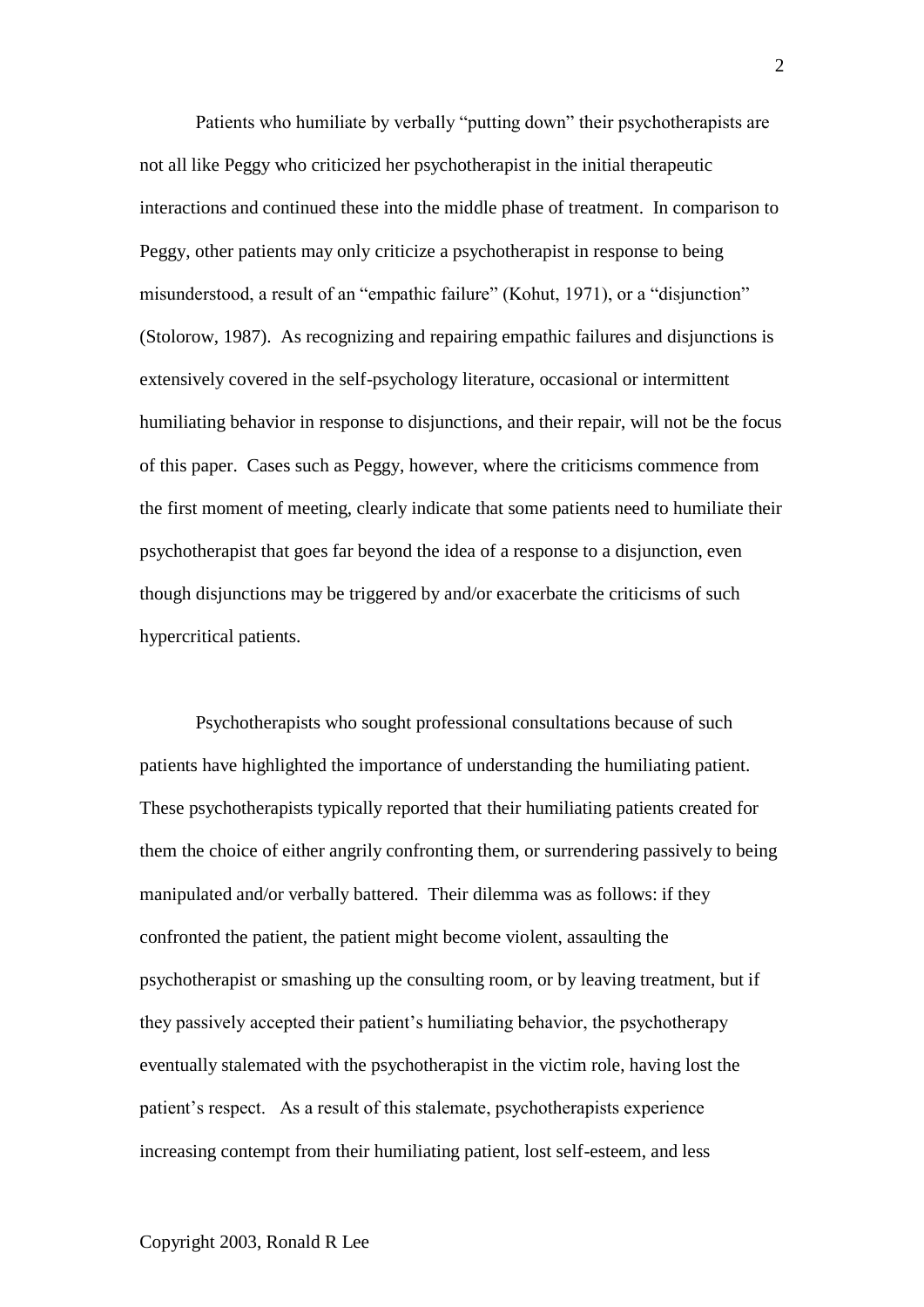effectiveness with their other patients. Out of these consultations, and based on my own experiences with humiliating patients, a number of theoretical issues emerged that are useful for understanding and treating them.

These are discussed under the following headings: (A) An intersubjective treatment focus, (B) Negative affective experiences as a created reverse twinship, (C) Defensive, archaic merger, (D) Limit setting with merger-prone patients and, (E) Twinship as a reparative experience.

## A. An intersubjective treatment focus

Treating humiliating patients has better results when the psychotherapy shifts from an intrapsychic to an intersubjective orientation. Under a Freudian or Kleinian theoretical perspective, a patient who is critical, negative, humiliating and verbally abusive, is understood to be motivated by an aggressive drive that has not been sufficiently "tamed." Consequently, limits are placed on the patient's behavior to contain that drive. In contrast, in an intersubjective orientation, a patient"s humiliating behavior derives not from the patient's aggressive drives, but from the interactive patterns that developed from care-giving experiences during childhood. For example, an intersubjective view (Stolorow et al, 1987) of Peggy's critical complaint of the psychotherapist's invitation to "come in, come in" when Peggy was already half inside, suggests that Peggy had childhood experiences of being humiliated by a key carer, and was repeating this humiliating/humiliated relationship in the first interaction with the psychotherapist. Peggy was able to do this effortlessly because mother-child dyads involve the structuralization - imprinting if you wish - of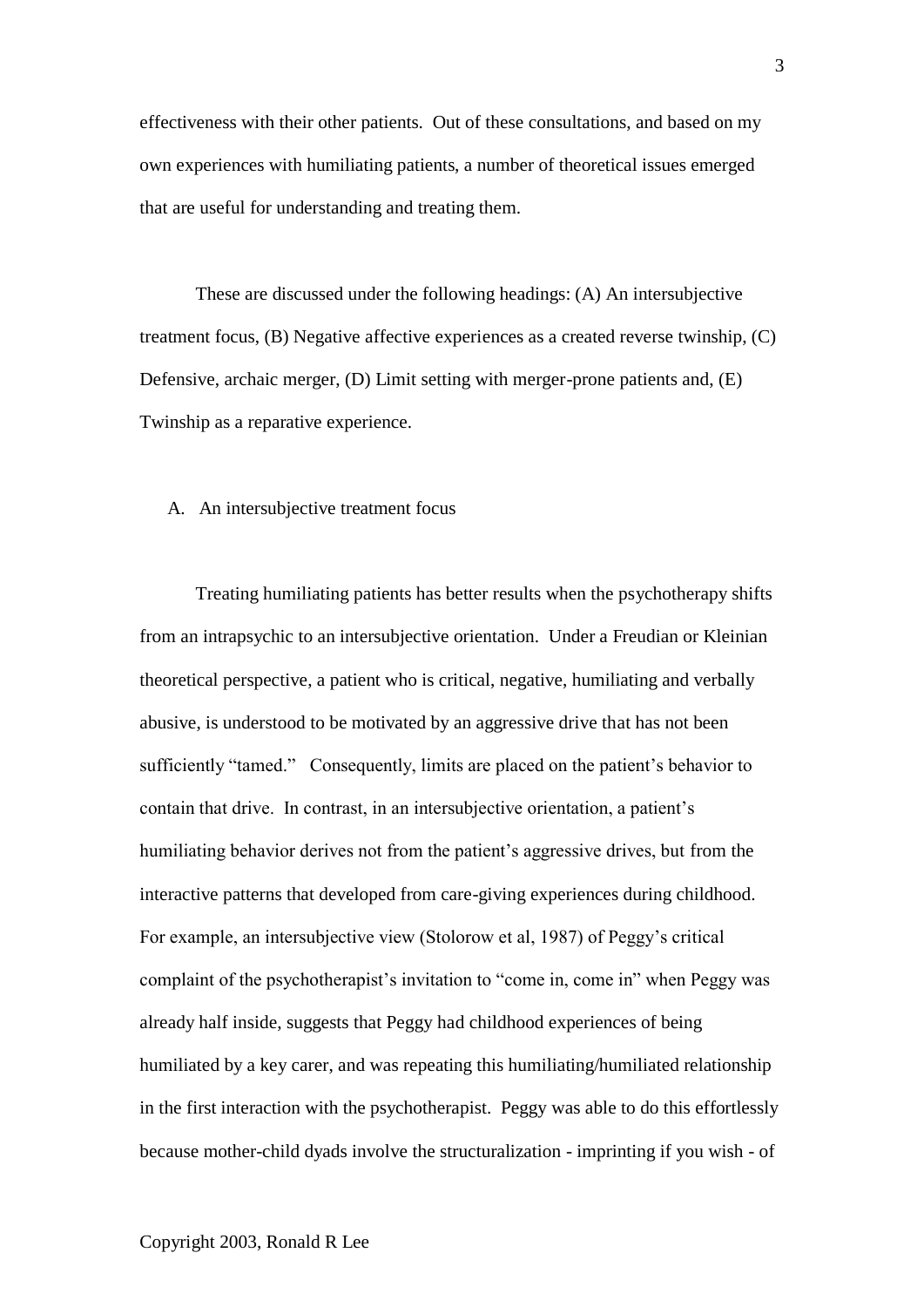reciprocal interactions (Hegel, 1807; Beebe and Lachmann, 1988, Lee, 1999). What could these interactions be?

In constantly experiencing her critical mother, Peggy learned to be critical too, typically covertly. A child"s learning of the mother"s humiliating role in conjunction with her own humiliated role, is similar to the technique of actors who, in learning their own lines, also learn the lines of co-actors in order to know when to speak. Such an intersubjective view of childhood"s humiliating experiences suggests that Peggy was attempting to replicate in the therapeutic relationship the formative relationship of her childhood - with one extremely important exception: she reversed the earlier roles. Now, Peggy in the role of her mother overtly criticizes and humiliates the psychotherapist who, as if the child Peggy, is feeling humiliated and already becoming covertly critical. Peggy, as the mother, is taking the initiative in humiliating the psychotherapist, and the psychotherapist in the role of the child Peggy, passively accepts the humiliations and keeps her own critical response covert just as Peggy did as a child. So, in exploring the possibility of psychotherapy, Peggy seems to be seeking a psychotherapist who can assume Peggy"s childhood role and then show Peggy how to transform it by doing so in the therapeutic relationship. How, then, does a humiliated psychotherapist respond so as to facilitate a shift in the patient away from the need to constantly criticize and/or humiliate others?

The answer seems to lye in the observation that humiliating patients persistently humiliate the psychotherapist until they feel their major relational experience growing up is experienced by the psychotherapist and understood. They are wary of words and interpretations, and are more influenced by the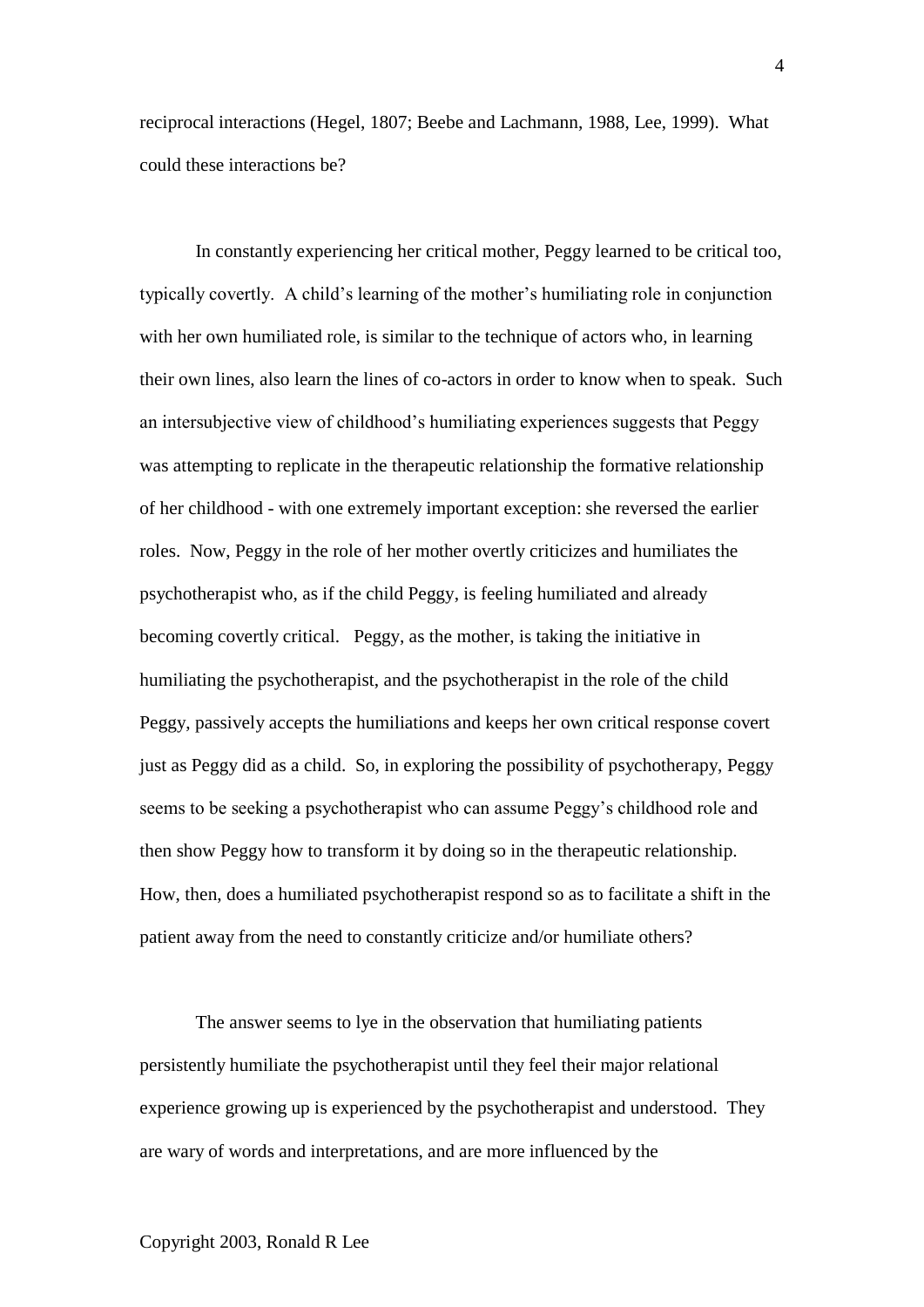psychotherapist"s example of skillfully managing them, that is, not counter-bullying them when they adopt a bullying role. This co-transference – for this is what it is - is neither transformed by angrily challenging the patient's humiliating behavior, which is experienced as attempting to humiliate the patient, nor does it help the patient if the psychotherapist is exceptionally tolerant on the assumption that a prolonged acceptance of this humiliating behavior will be enough to transform it. With these humiliating patients, a psychotherapist's genuine humbleness does not have a mutative effect because the humiliating patient has learned to both despise humbleness and despise the humble part of himself/herself. For when psychotherapists endure their humiliated role, the therapeutic relationship usually deteriorates or stalemates. This is because the psychotherapist's acceptance of humiliation was not experienced as anything new to these patients. They know only too well from their own upbringing what it is like to be humiliated – and despise it.

 One way to resolve the dilemma of a permanent humiliating patient/ humiliated psychotherapist co-transference, is for the psychotherapist to explain the reason for the humiliating nature of the relationship, without shaming or humiliating the patient, or portraying the patient as a monster, so avoiding re-enforcing the experiences of an early child/parent relationship. The psychotherapist explains that the patient"s criticisms are an unconscious attempt to communicate indirectly what the patient experienced as a child, by creating a situation where the psychotherapist temporarily becomes his/her experiential twin.

The explanation to the patient continues. Just as the patient felt humiliated as a child, so the patient unconsciously generates humiliated feelings in the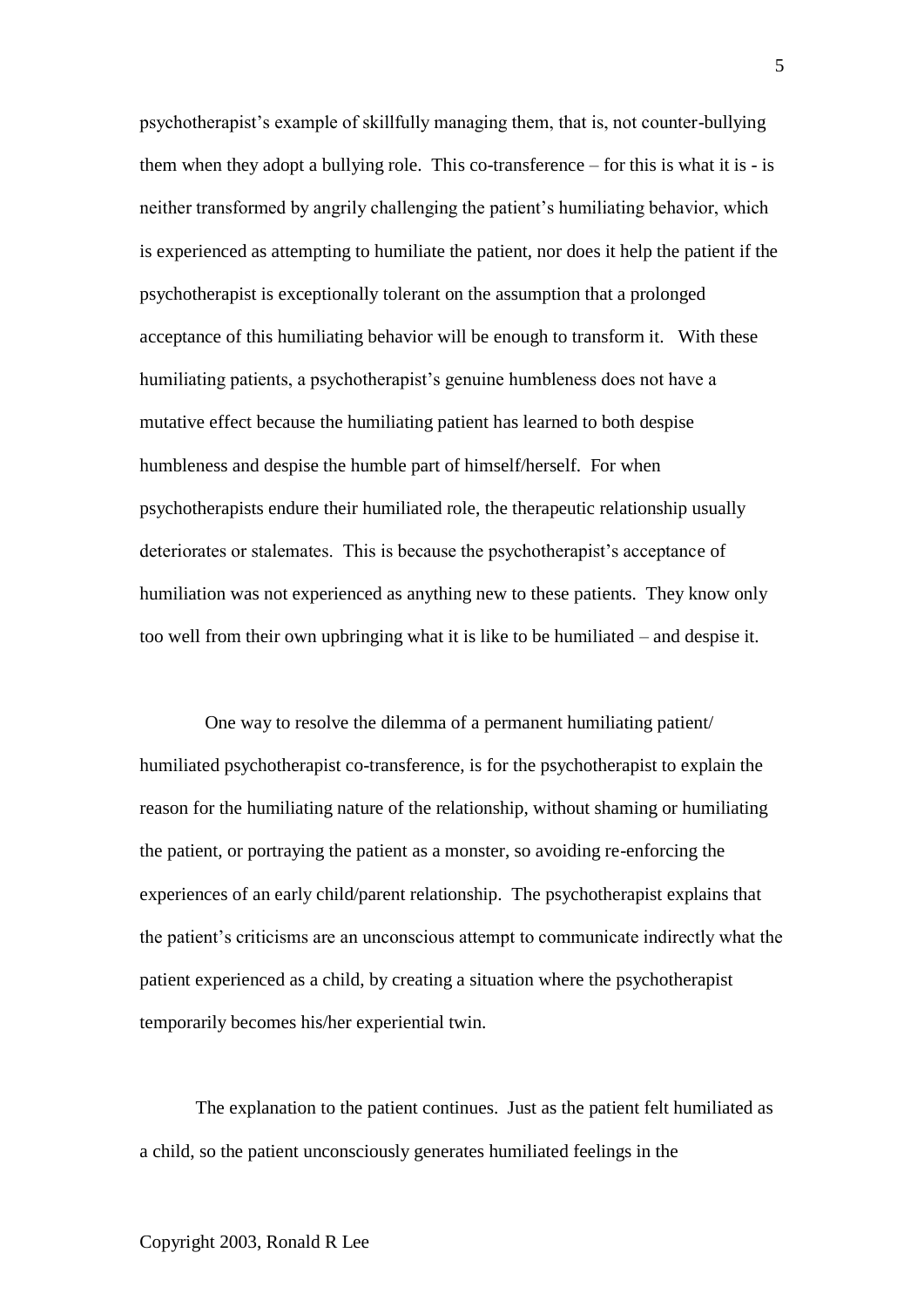psychotherapist, and so, in effect, shares his experience of humiliation. Such a potentially non-shaming interpretation by the psychotherapist may not get immediate acceptance, but it creates a new way of looking at humiliating behavior that gains the patient's attention. As this interpretation is unexpected and different, it sows the seeds of a new experience, which Kohut (1984) saw as the forward edge to the psychotherapy.

## B. Negative affective experiences as a created reverse twinship

Theoretically under girding this understanding of the humiliating patient"s behavior is Heinz Kohut's concept of a twinship selfobject experience. Why, for example, would Peggy want to create such a special twinship experience? Kohut (1984) makes it clear that twinship experiences, as with mirroring and idealizing experiences, make the patient more cohesive, harmonious and invigorated (p. 198). This means that if Peggy"s need to be twinned is understood and accepted by the psychotherapist, she will temporarily – until contempt grows - become more cohesive and better functioning.

Kohut discovered the importance of the twinship selfobject experience through a patient who told him that she kept "a bottle on her bureau that she always kept stoppered, but that she imagined some person to be living in this bottle – "my" genie," as she tried to joke – with whom she had endless talks during the period of her greatest loneliness" (p. 195). Kohut realized that the crucial part of this experience was the patient's need for a silent presence where she would talk to the twin, but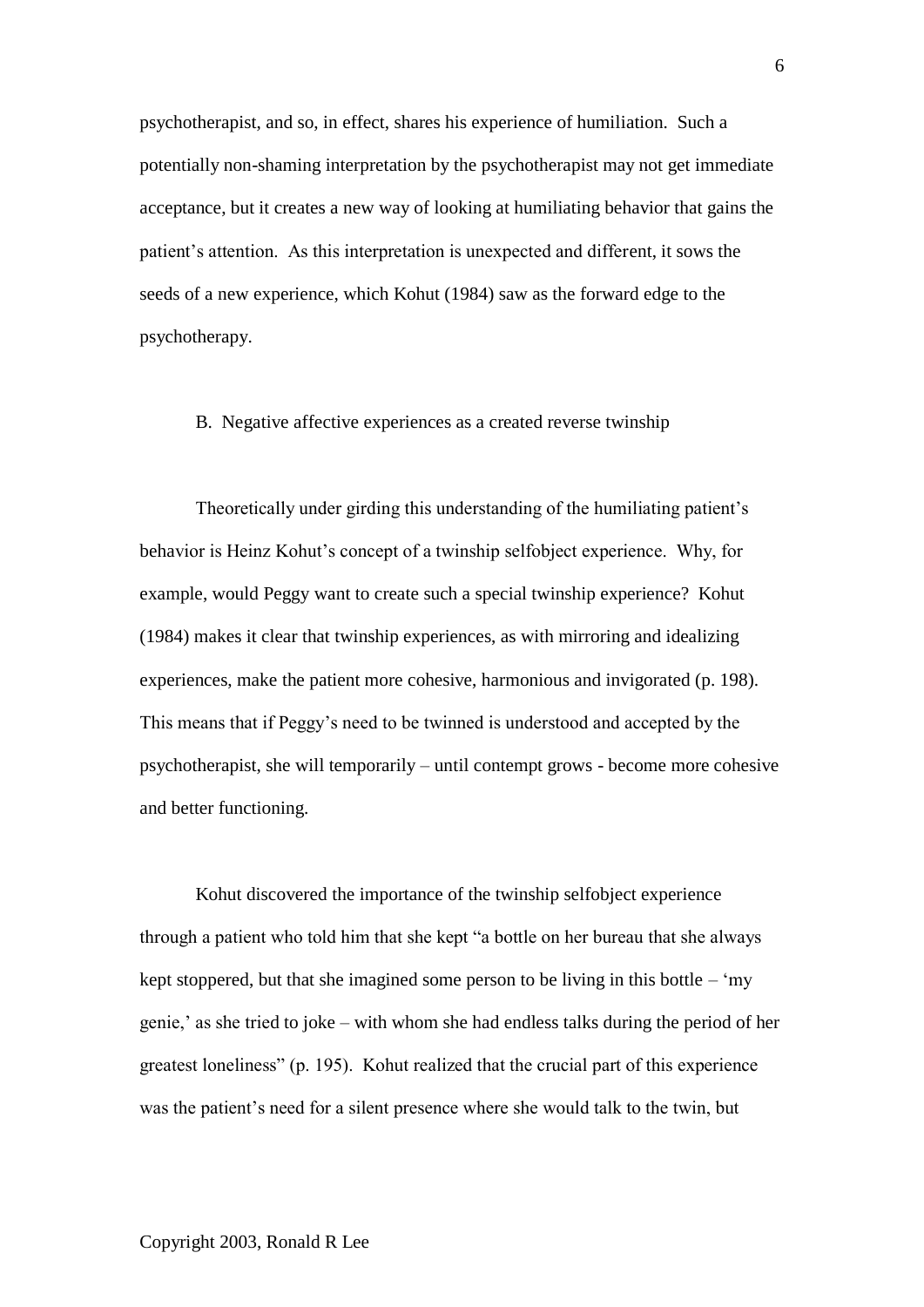where the twin did not have to respond. "Just being together with the twin in silent communion was often the most satisfactory state" (p. 196).

Although Kohut began with a "silent presence" as the central concept of his twinship selfobject experience, he extended this concept of "being with" to include a "doing with." This twinship consists of "The self sustenance that a little girl might get from silently working in the kitchen next to her mother, that a little boy might get from pretending to shave next to his shaving daddy or from working next to his daddy with daddy's tools in the basement" (p. 197). By including this "doing with" concept in the twinship experience, Kohut moved closer to the idea that twinship involves a process where the child takes on skills that makes him/her more like the person twinned. In this sense twinship becomes similar to Freud"s concept of identification.

This view of a child wanting to be like the parent (and the patient similar to the psychotherapist) is different from the kind of twinship that Peggy enacted with her psychotherapist, because such humiliating patients want the psychotherapist to twin their lifelong experiences of being humiliated, not they twin their therapist! This form of "reverse twinship" (Lee, 1988) does not mean necessarily that humiliating patients seek the psychotherapist to permanently become like them, for it is generally sufficient that the psychotherapist shares their experience of humiliation until the patient no longer feels alone, misunderstood, empty and fragmented. Further, there is some evidence that Kohut (1971) thought a twinship could occur in either interactive direction in a dyad – the patient twinning the psychotherapist or the psychotherapist twinning the patient – when he theorized twinship as a separate line of development. For example, he talked about one of his patients needing the psychotherapist "to be a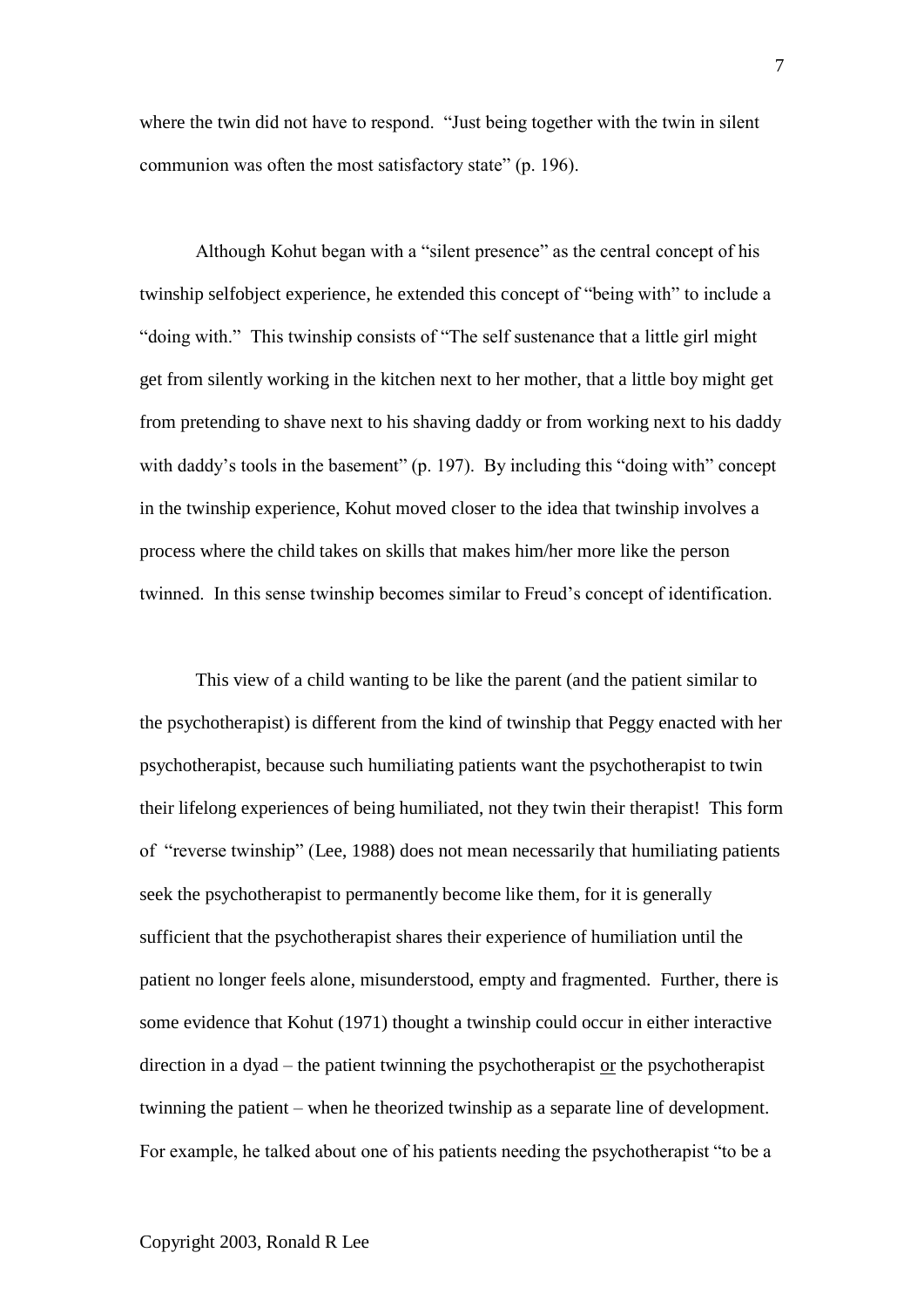replica of himself" [the patient] (p. 194). In such a reverse twinship experience, patients would critically attribute to the psychotherapist feelings they have themselves. Kohut (1971) also gives his example of a patient attempting to humiliate him:

The patient would …begin to see me as a person devoid of ambitions, as emotionally shallow, pathologically even-tempered, withdrawn, and inactive, and – although this image was at variance with some of my actual personality features and activities that were well-known to the patient – his sense of conviction about these fantasies was not disturbed by the co-existing contradictory information. A prolonged working-through process then ensued in which my personality was scrutinized and experienced as being torn by conflict. What was the analyst afraid of? Did he really have no ambitions? Was he really never envious? Or did he have to flee from his ambitions and from his envious feelings for fear that they might destroy him? After long periods of such doubts and worries the patient"s perception of me would gradually change [pp. 194-195].

Kohut never developed the theoretical consequences of his insight into reverse twinship experiences. Nevertheless, it is clear that the patient"s re-enactment of childhood experiences of humiliation, a reverse twinship with the psychotherapist helps in understanding, hence, treating the humiliating patient. But it is only one step.

C Defensive archaic merger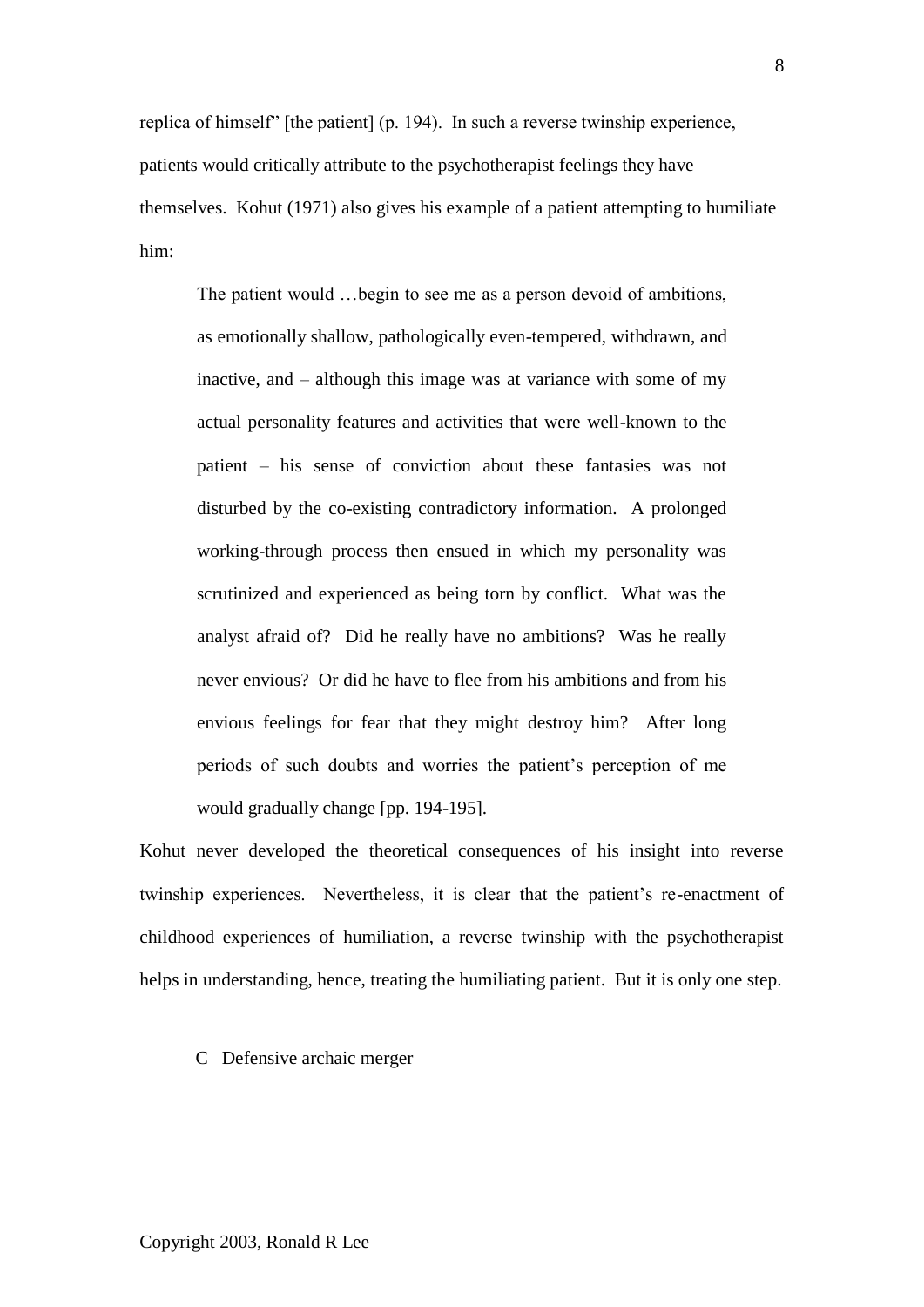Patients who need to humiliate their psychotherapist as a reverse re-enactment of childhood experiences are prone to seek an archaic merger, or what Michael Balint (1968) called, "a malignant regression." Robert Knight (1953) once described a merger-prone patient who, as a result of her need for an archaic merger, placed growing, insatiable demands on the psychotherapist. This self-styled psychotherapist, a female Dean of Students at a College, was progressively cornered by the student"s demands because the psychotherapist was verbally abused and humiliated if she resisted her student's request, whatever it was. In an effort to avoid being cajoled by the patient, she allowed the sessions to regularly go overtime, had sessions in her home in evenings and on weekends, had the student stay overnight in her home and, still later, slept in bed with her.

At times the student expressed an irrational hatred of the Dean whom she once pounded with her fists. When, at the student's request, the student sat on the Dean"s lap and fondled her breasts, the Dean raised no objections. But when the student tried to suckle an alarmed Dean refused, the student fragmented, then sought and was admitted to a psychiatric unit of a hospital. This case illustrates the precarious selforganization of merger-prone patients, and how refusing their demands after an expectation of compliance, can be experienced as a rejection of their defensive quest for archaic merger.

The key to recognizing an archaic merger is the patient's extreme need for behavioral control over the psychotherapist. This seeking of total control by the merger-prone patient invites a comparison with Kohut"s concept of a selfobject experience. As noted in a previous paper (Lee, 2001), Kohut used the concept of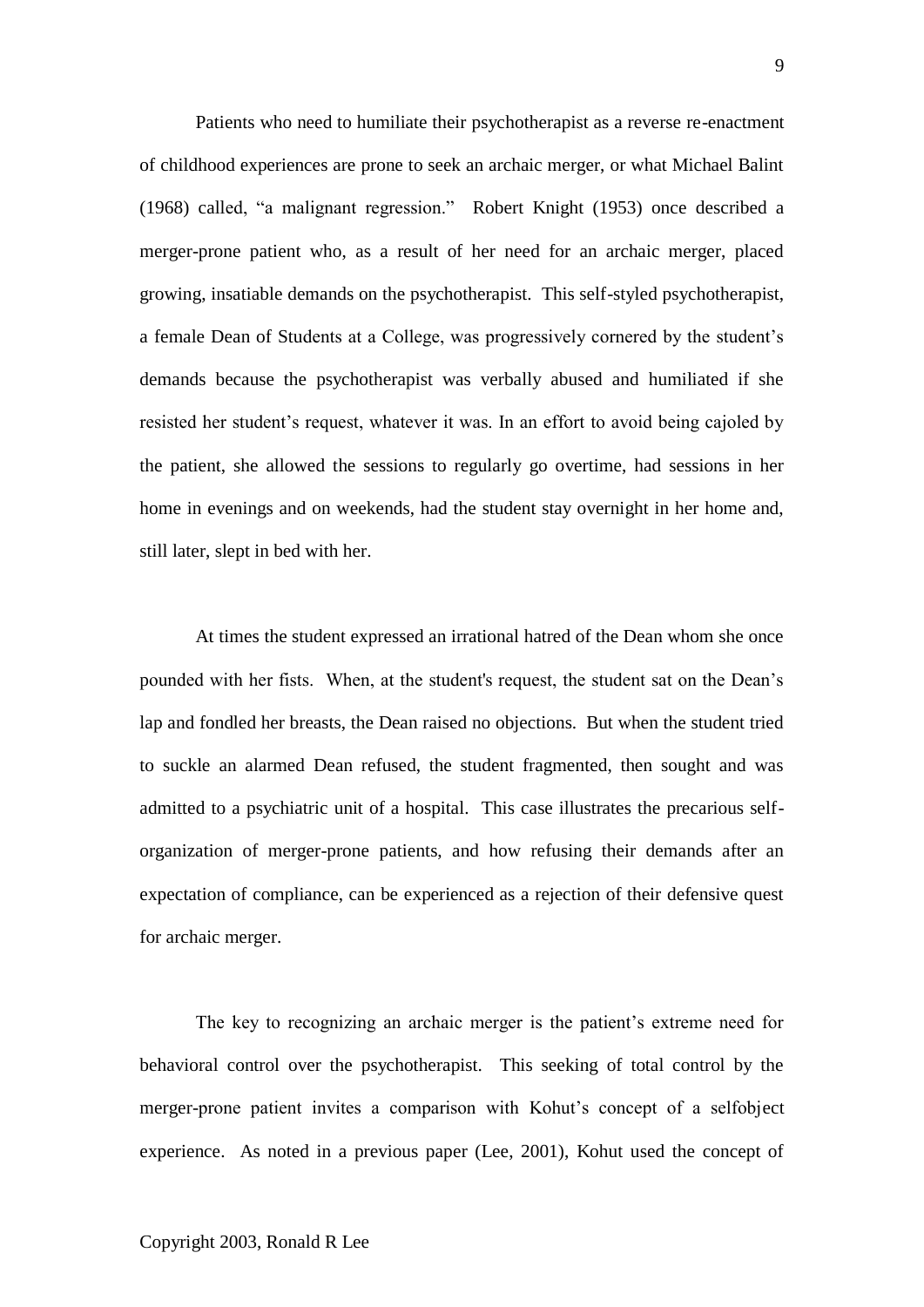merger in two ways: first the patient's use of the psychotherapist as an extension of his/her self-organization (a selfobject experience), and second, as an extreme, archaic type of merger. This distinction between selfobject experience and archaic merger is useful for two reasons. First, although the patient seeking a selfobject experience exercises limited control over the psychotherapist, whereas with an archaic merger, the control that is sought is unlimited. Second, while selfobject experiences lead to a patient"s greater sense of cohesion, prolonged archaic merger experiences result in fragmentation, if not immediately, then eventually.

The inability of an archaic merger experience to produce anything more than a temporary degree of cohesion for the patient highlights its defensive character. The archaic merger represents a desperate attempt to prevent fragmentation, which eventually fails because a merging patient imposes impossible expectations on the therapist to permanently forgo self-agency and be absorbed into a monad. In such a monad, where the psychotherapist"s needs are totally ignored or sacrificed, the relationship can never be stable. In order to remain cohesive, the psychotherapist's need for expressing self-initiative eventually emerges, breaks the patient's experience of merger, and creates disappointment, wounding and fragmentation of the patient. This fragmentation then increases the terror of a complete breakdown, which, in turn, leads to increased demands on the psychotherapist for merger, and the impossibility of this complete merger fosters further fragmentation, to be followed by more merger, etc., in an ever-deepening cycle of desperation and crisis.

The distinction between selfobject experiences, which Kohut viewed as narcissistic transferences, and archaic merger experiences, which he did not – it is an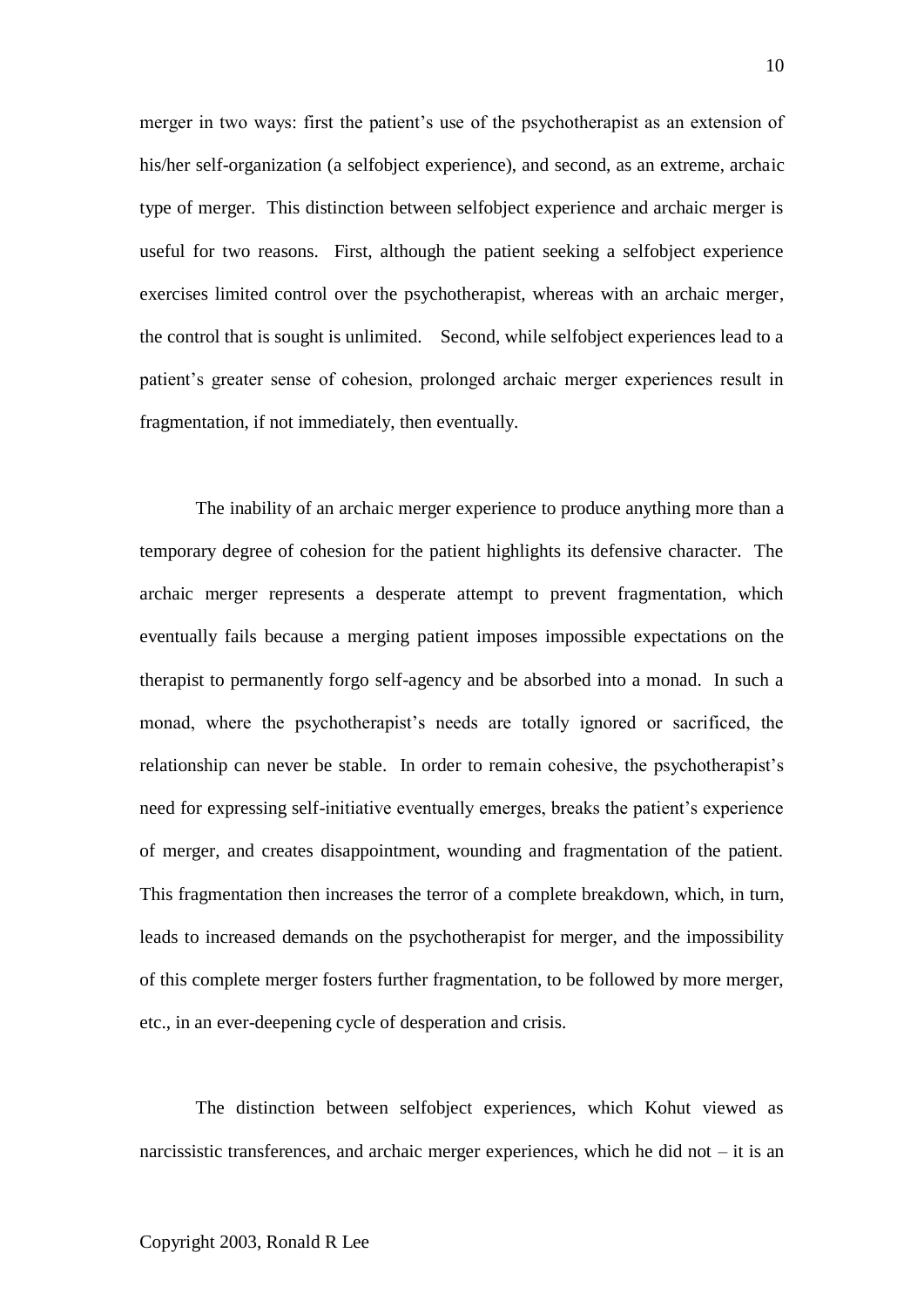archaic, defensive function - is important in understanding a successful treatment approach with aggressively humiliating patients. With patients seeking narcissistic transferences, the psychotherapist accepts their needs for idealizing, mirroring or twinship experiences because these experiences help repair arrested developments of childhood. The defensive archaic merger is not considered a narcissistic transference because the acceptance of it does not facilitate new structuralization in the patient"s nuclear self-organization.

Kohut refers to the archaic merger as "transference bondage" or "massive identification" with the therapist. About the defensive nature of this archaic merger, he says: "These…forestall the possibility of the full transference reactivation of the archaic narcissistic structures and thus of the attainment of psychological transformations in which the energies that were formerly bound to archaic goals are freed and become available to the mature personality" (1971, p. 31). He also thinks that those analysts who take on the role of "prophet, savior and redeemer" are more likely to actively encourage idealization that turns into massive identifications (1971, pp. 164-167; 1978, II, p. 752). This is because "inspirational therapy," places a patient under pressure to achieve some therapeutic goal or to expect the patient to be like the therapist, and induces gross identifications (p. 327).

Such a messianic approach rejects the patient's search for a twinship transference, and suggests that the emergence of an archaic merger comes from a failed twinship transference. Although this failure may stem from overt or covert messianic needs of the therapist, it also could come from a lack of needed selfstructures to maintain a twinship with the therapist. Certainly, an important trigger of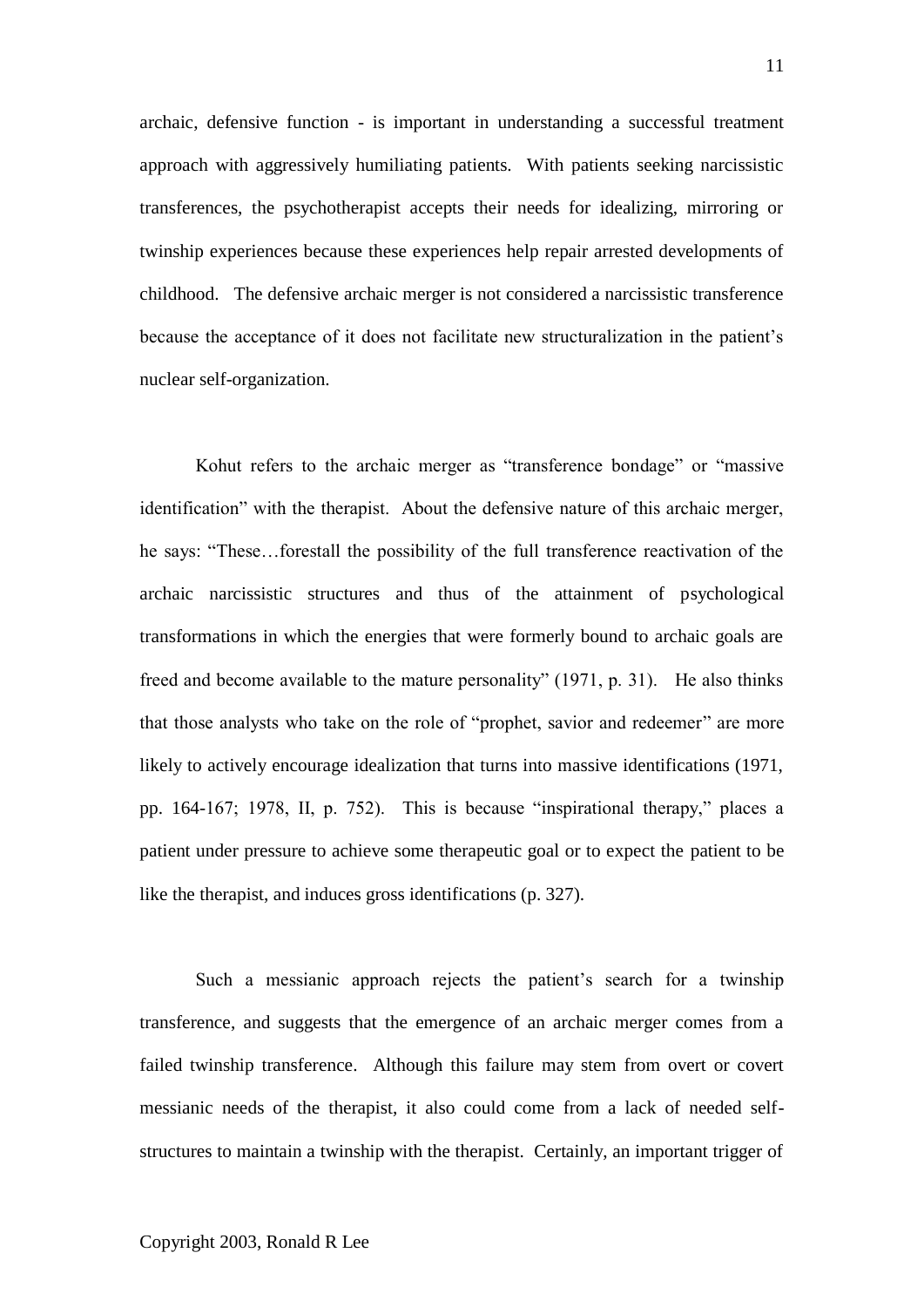a defensive merger can be the failure of the therapist to accept the patient"s initial hunger for a reverse twinship as expressed in a need to criticize the psychotherapist. Once a patient has developed an archaic merger in an effort to preserve self-cohesion, success or failure of the treatment depends increasingly on the firmness of the psychotherapist"s self-organization. The cohesion and maturity of the psychotherapist"s self-organization will help shape how firm and persistent the psychotherapist will be in managing his/her self-agency under the patient"s pressure to merge.

Kohut thinks that most archaic mergers are temporary (1990, III, p. 346) and can be utilized to help maturate the patient, if the therapist is not locked into messianically saving the patient. He says, by "putting aside his often considerable discomfort at seeing his personality taken over by another, [the therapist] will quietly welcome them [gross identifications] as first steps in loosening lifelong defenses. And indeed,  $\ldots$  these identifications are welcomed and interpreted correctly – as a forward move in the analysis." (p. 347). This paper claims a similar "opportunity" for forward movement can occur with patients whose gross identifications demand archaic, total control over a therapist"s life.

### D Setting the limits on humiliating, merger-prone patients

Psychotherapists of a previous generation were taught to give careful attention to the therapeutic arrangements (Stone, 1961) that formed the context in which the psychotherapy took place. Arrangements took into account the sessions – their frequency, times, and length; financial matters – the fee and how it is paid; social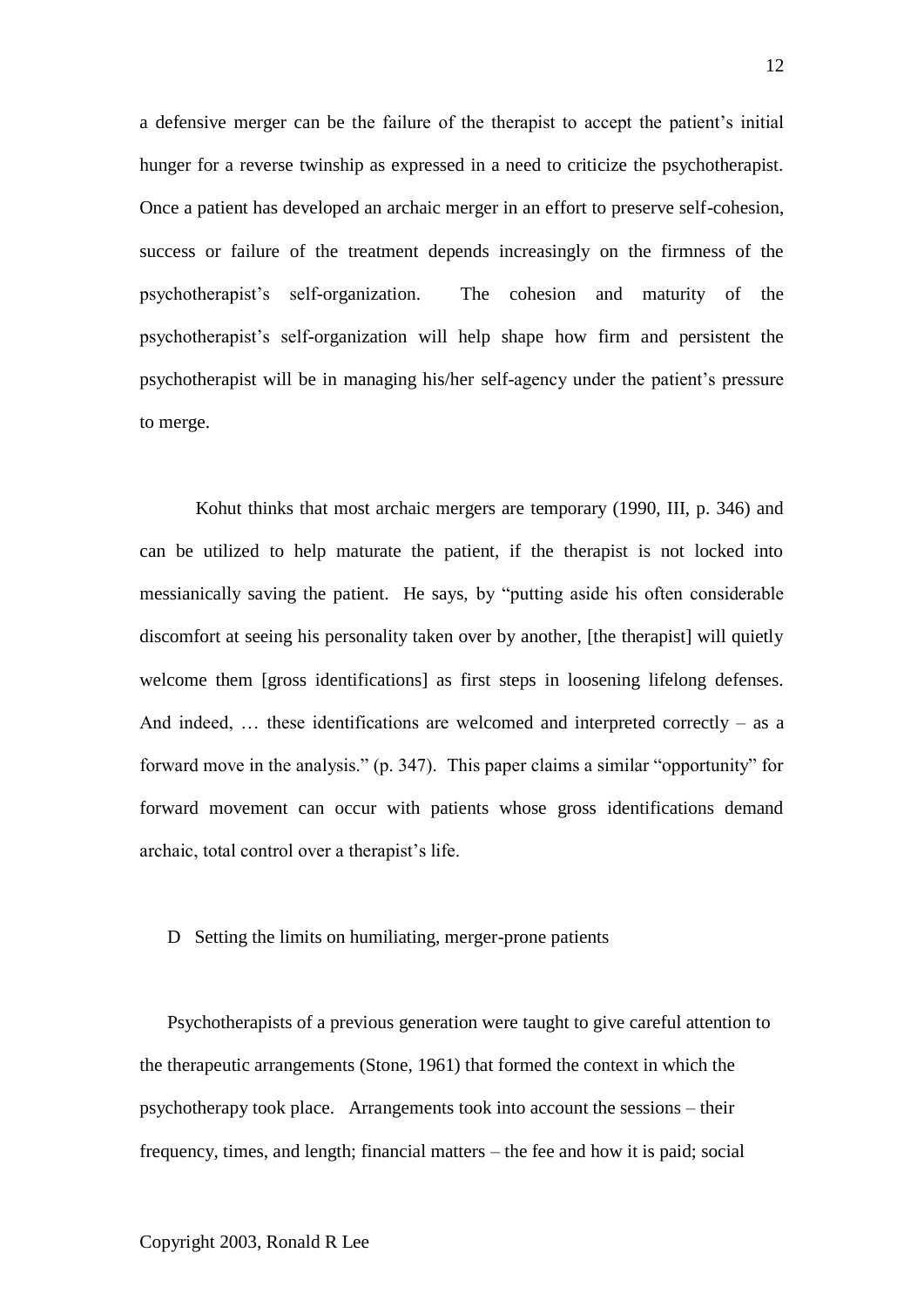interactions – the absence of social contact; the rules for handling lateness, missed, and cancelled sessions; and the issue of confidentiality. The arrangements, once agreed upon, were expected to be followed - unless there was a compelling reason to change them - because they were viewed as an invariant context in which the therapeutic action took place, and as a baseline to make a patient"s acting out easier to detect and interpret. A patient's deviation from the arrangements was considered resistance to the psychotherapy and explored for unconscious meanings. It was claimed that "limit setting" enabled psychotherapy to take place within the "space" formed by therapeutic "boundaries," and was seen as a necessary pre-condition for undertaking the psychotherapy.

This view of a limit-setting pre-condition for psychotherapy derives from a Freudian theory of analytic neutrality. Such a theory recognized the powerfulness of the psychotherapeutic context because it sought to standardize (neutralize) the arrangements so these would not influence the psychotherapy, and so that unconscious drive-derivatives would become more clearly recognized as projections. Such reasons for limit setting arise out of a view that emphasizes the importance of the intrapsychic in psychotherapy. But psychotherapeutic experience with mergerprone patients shows that if the "limits" are applied strictly based on the need to recognize drive-derivatives, it is extremely difficult if not impossible to make psychotherapeutic gains.

Psychotherapy using an intersubjective view of limit-setting with humiliating, merger-prone patients is not motivated by the idea that limit-setting is a precondition that enables psychotherapy to take place: with such patients the process of limit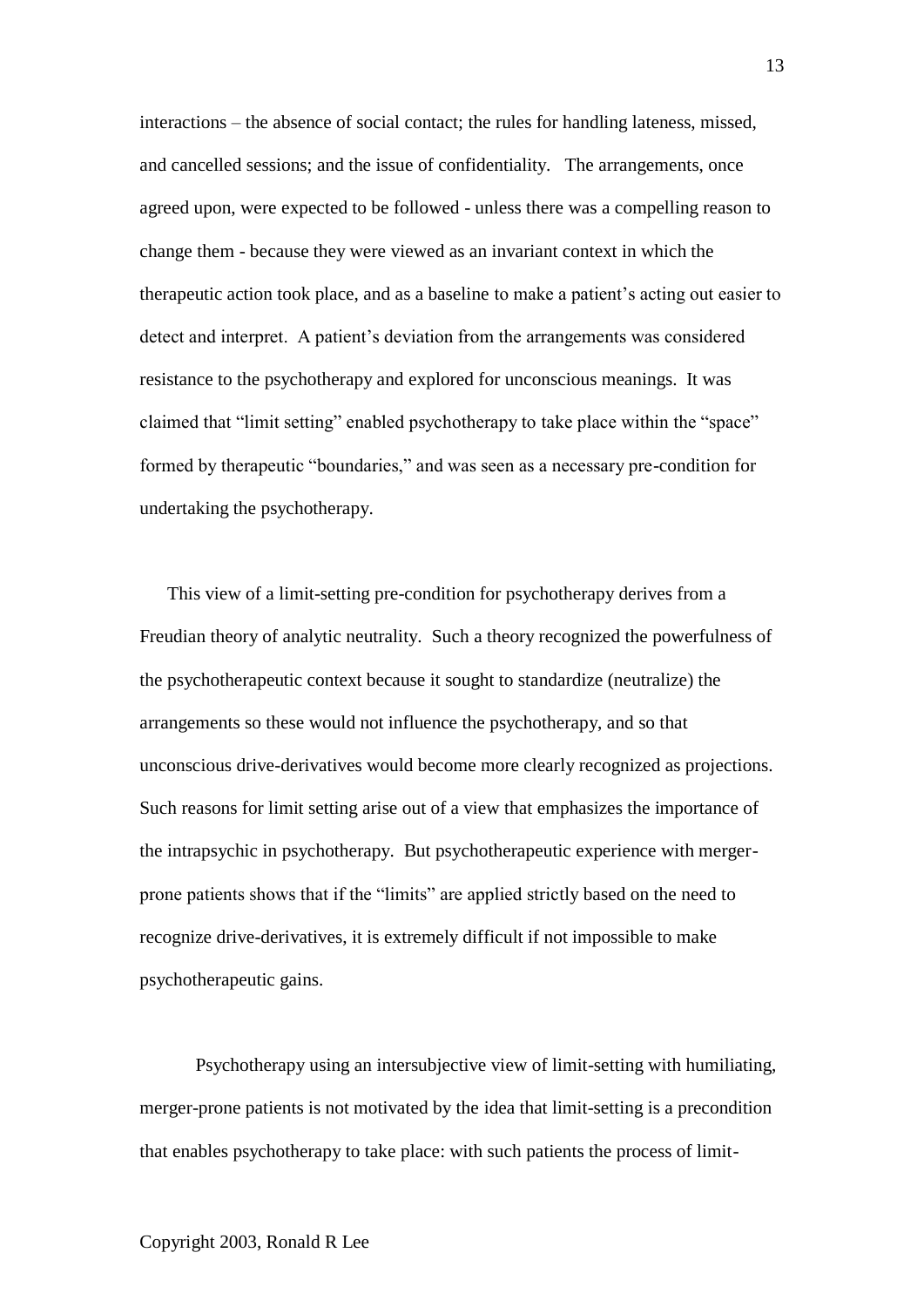setting is considered a central experience of the psychotherapy itself. Merger-prone patients attempt to alter the usual therapeutic arrangements when their need for an archaic, defensive merger expresses itself in excessive demands on the psychotherapist for special time and attention. How the patient"s attempts to bend or break the traditional therapeutic arrangements, is handled, largely determines if there can be a reasonable therapeutic prognosis.

 Traditional limit setting with humiliating, merger-prone patients poses special problems. If the psychotherapist strictly adheres to the traditional arrangements and refuses extra psychotherapeutic contact, especially telephone calls, merger-prone patients may resort to dangerously destructive or self-destructive behavior. For they experience a psychotherapist"s strictness in adhering to arrangements as yet another humiliating rejection similar to those experienced during and since childhood, reinforcing the very self-organizing experience that psychotherapy is meant to change. On the other hand, if a psychotherapist tolerates the patient"s demands for merger and constantly alters the therapeutic arrangements to suit the merger needs of the patient, the patient"s prolonged experience of the psychotherapist as a humiliated twin stirs up feelings of contempt for the psychotherapist and, via twinship, selfcontempt, self-disgust and self-disrespect. The patient"s rejection of the humiliated psychotherapist under these circumstances is to prevent twinship feelings with the psychotherapist reinforcing their experience of being humiliated as a child.

From an intersubjective point of view, the setting of limits with the humiliating patient is a process that involves negotiation and invites the co-operation of the patient. One married patient, for example, who had been in twice-weekly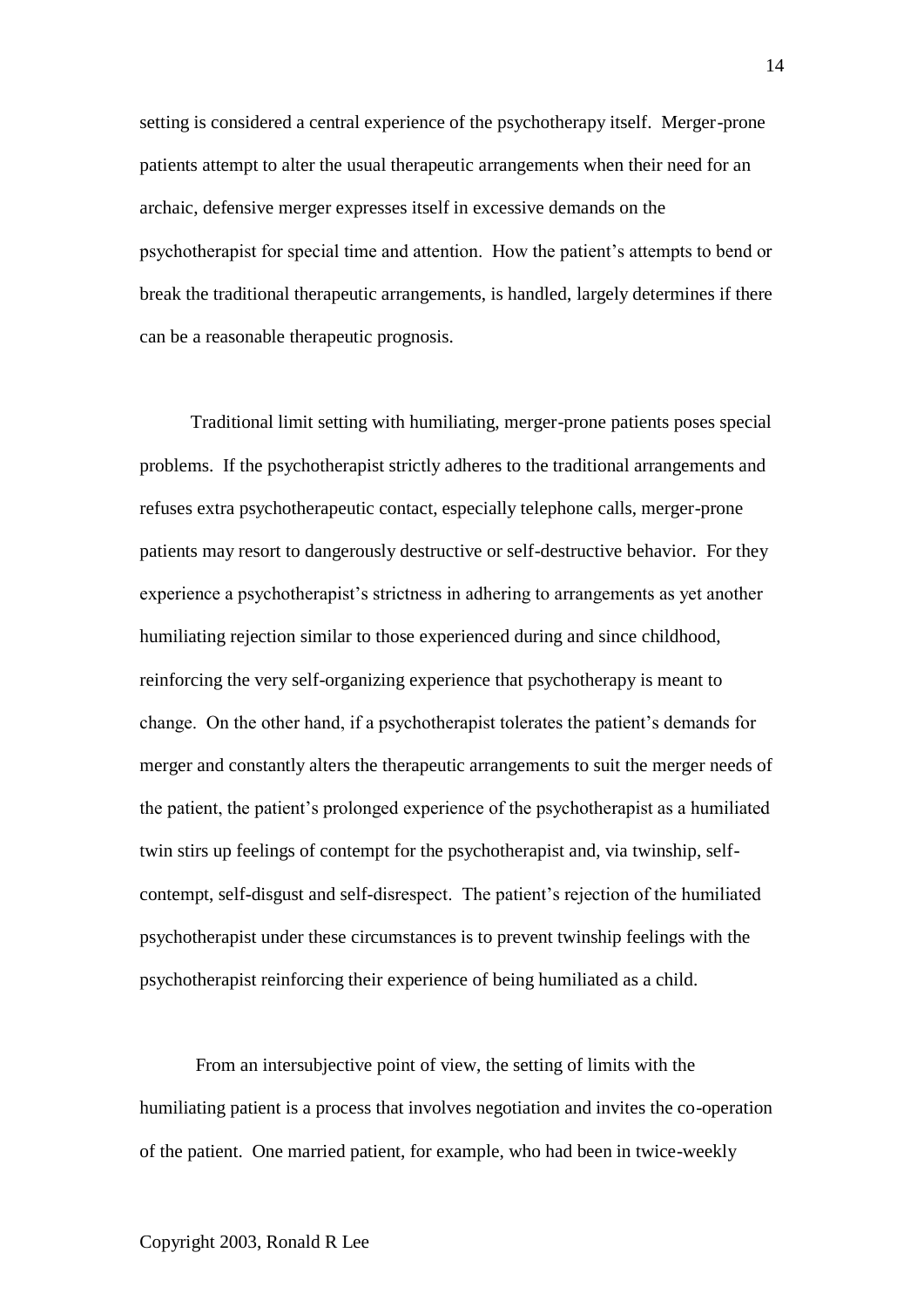sessions for six months, began making demands for special treatment from the psychotherapist as the summer vacation period approached and the patient discovered that the psychotherapist would not be available for the month of January. The patient, who had been critical of just about everything the therapist did, unleashed a increased torrid of criticism during sessions before Christmas, made numerous phone calls between sessions, and kept demanding that the psychotherapist postpone her vacation schedule. When the psychotherapist did not acquiesce to the patient"s demands, the patient became more distressed, fragmented and dysfunctional.

Setting the limits became the major focus of the remaining sessions before the vacation. The strategy of the psychotherapist was to respond to the patient"s fear of being abandoned, yet limit how far this responsiveness went. First, she explained that the patient was distressed in anticipation of her [the psychotherapist"s] pending absence during January, and that the patient feared this absence would bring back experiences of being abandoned as a child. The patient seemed to understand and agree with the psychotherapist's explanation, but this agreement did not lessen the patient"s terror at the thought of being abandoned.

In order to reduce the between-session-phone-calls, the psychotherapist offered an extra (third) weekly session for the remaining three weeks prior to the vacation, pointing out that this extra session offered more reliability than the hit or miss of the patient telephoning when she was with other patients or was unavailable because of personal matters. The patient left the session undecided about the extra session, but later telephoned to make arrangements for it. When the complaining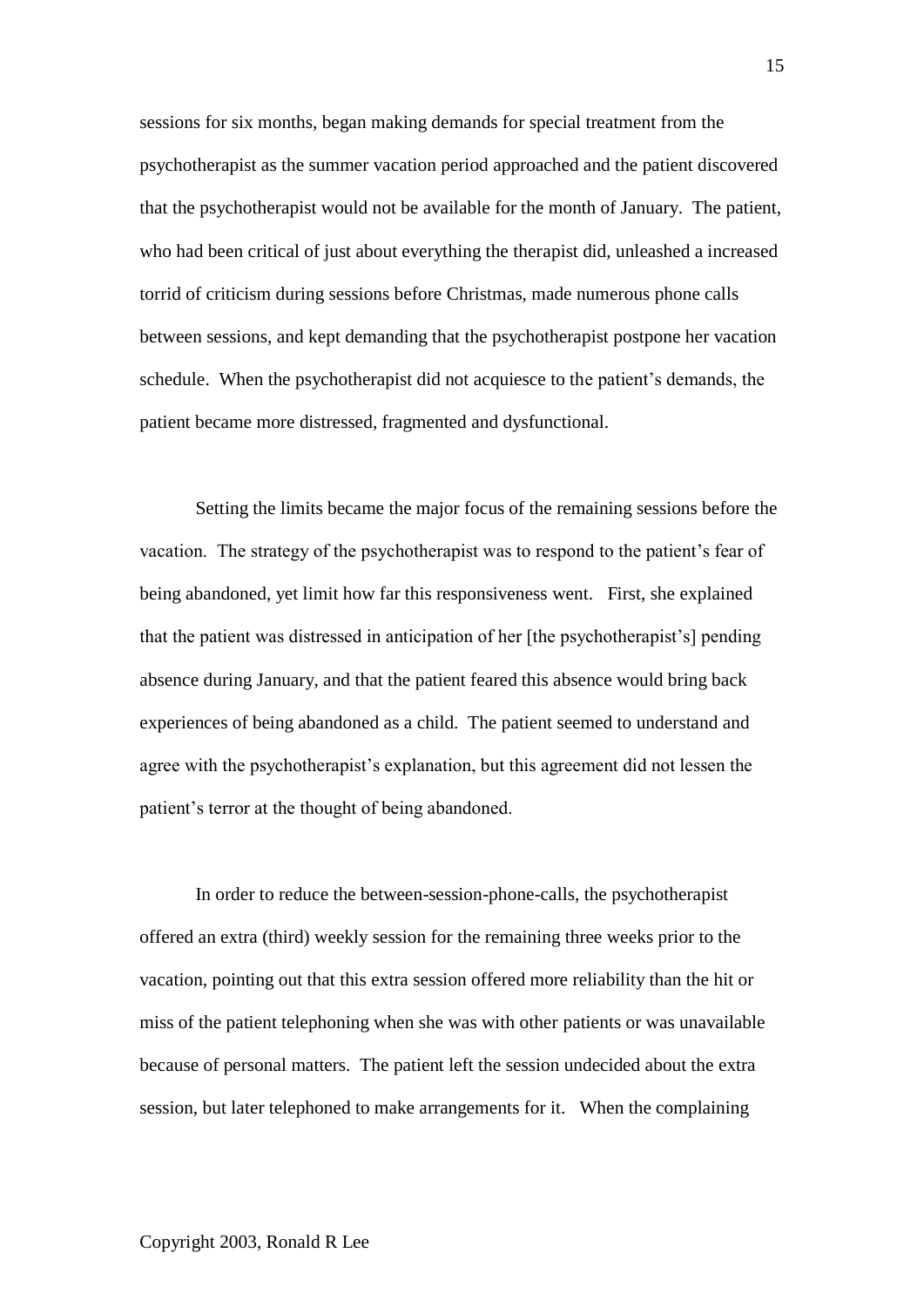telephone calls from this patient did not reduce, despite the extra weekly session, the psychotherapist reduced the number of phone calls to which she responded.

At the next session, the patient was very distressed about the psychotherapist"s reduced responsiveness to her phone calls and accused the psychotherapist of not caring for her. The psychotherapist then indicated that although she cared about her as a patient - why else would she offer the extra sessions - she also had to balance this care for her, with care of herself. She shared that after months of practice without a break, she had reached a point of being so tired that she needed periods of rest and unavailability so as to avoid fragmentation and possible illness. She reminded her patient that if she developed a serious illness she would not be able to see her at all. This explanation enraged the patient.

She now felt that the psychotherapist would blame her for any illness the psychotherapist contracted. In reply, the psychotherapist said that if she [the psychotherapist] became sick, only she as psychotherapist would be responsible, because the illness would not be from the demands of the patient, but because she had not said "no" to the patient when she, the psychotherapist, had reached her personal limits.

In the next session the patient's anger and criticisms had decreased, even though the focus remained on the impending vacation. The psychotherapist then handed the patient a piece of paper on which there were the names of two psychotherapists who would be willing to see her for an emergency session while she was on her vacation, should one be needed. The patient took the piece of paper, but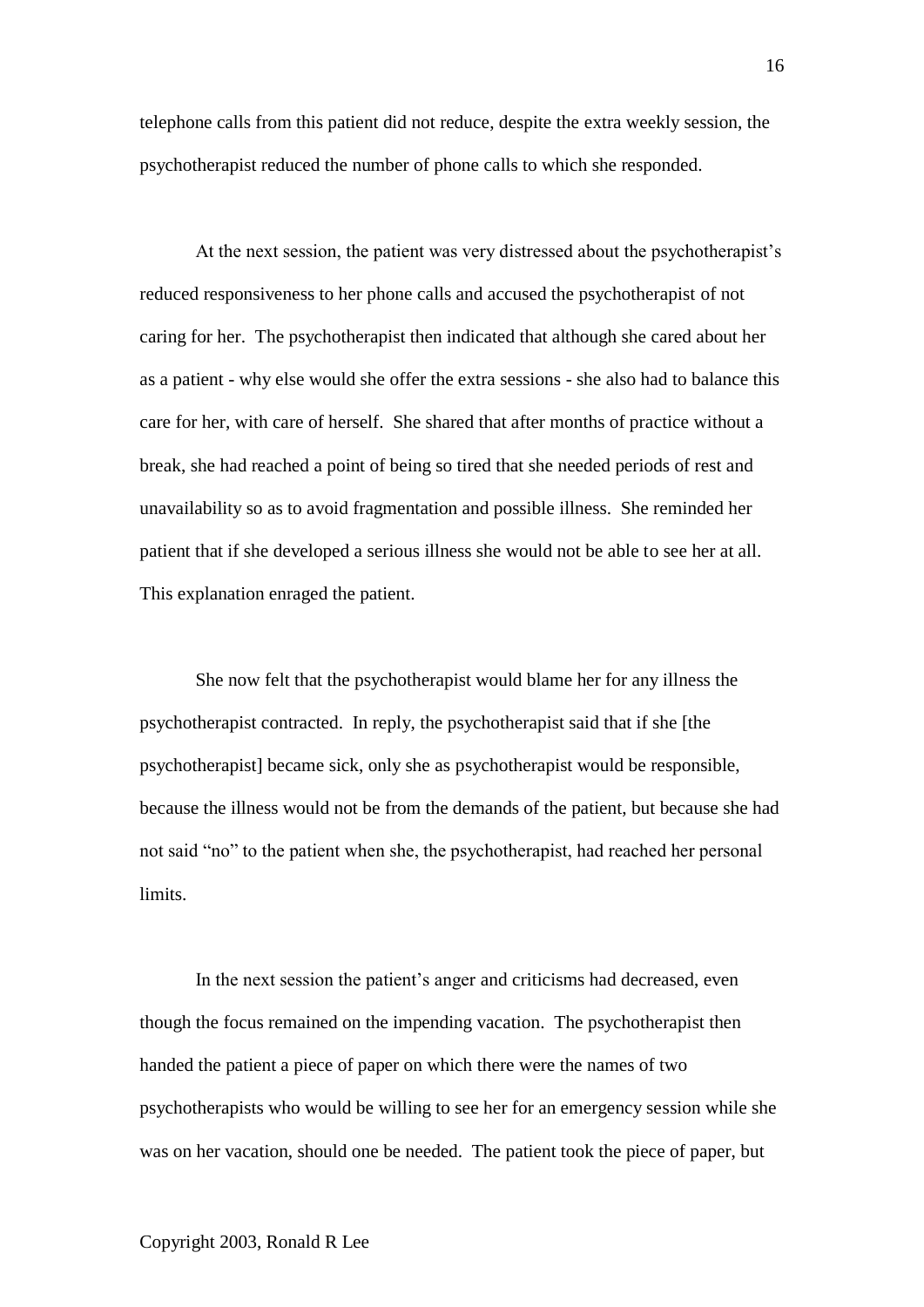began criticizing the psychotherapist for wanting to get rid of her. The psychotherapist replied that the only way of knowing if this was so would occur when the time came to resume sessions in February. The patient then switched to requesting the psychotherapist"s mobile phone number. The psychotherapist gently refused, explaining that she would not be taking her mobile telephone with her on her vacation, and that where she was going would be out of range anyway. And so on.

This clinical vignette illustrates how setting limits with humiliating patients is not clearly and cleanly determined in one session. It is not as simple as that. For it involves a strung-out negotiating struggle that sometimes takes place over many sessions. The issue of the limits to the psychotherapy with merger-prone patients may emerge into the foreground of the psychotherapeutic interaction at any time. Therapeutic gains occur as a result of these sessions where patients struggle to merge with the psychotherapist, and where the psychotherapist's goal is to negotiate arrangements in such a way as to not humiliate the patient nor be humiliated by the patient.

From the above example, it can be seen that the primary struggle in a relationship with a merger-prone patient is over the psychotherapist's needs. The customary practice of seeing psychotherapy patients according to a set schedule, and no contact between sessions except for emergencies, is explained as enabling the psychotherapist to have periods of self-replenishment. When merger-prone patients want to be in total control of the psychotherapist at all times, they interfere with this need for self-replenishment. If the psychotherapist allows the patient to take complete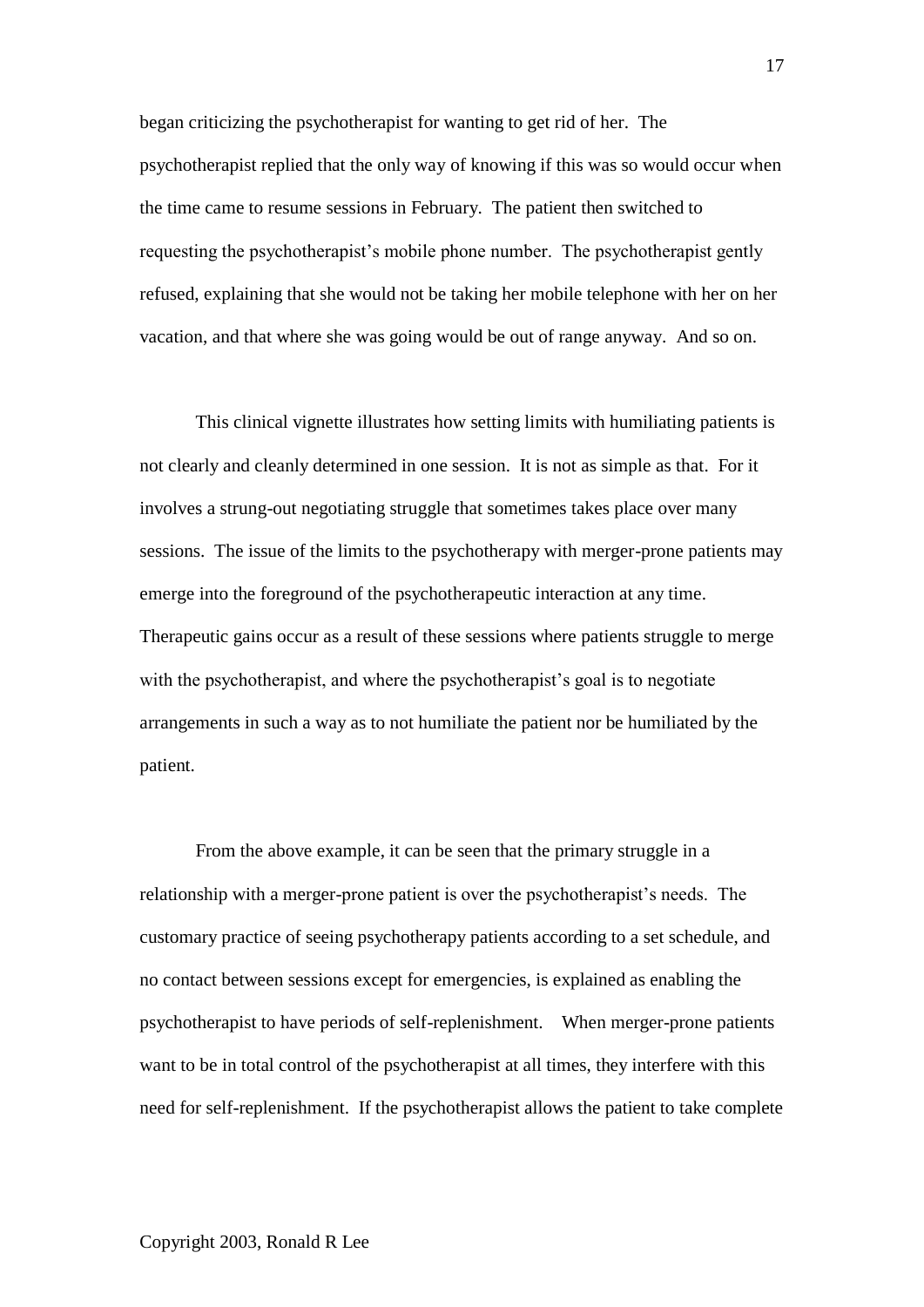control, the psychotherapist becomes increasingly at risk for becoming fragmented and for the therapeutic relationship to deteriorate into a chaotic, dangerous mess.

So, in explaining limit setting to merger-prone patients, the explanation needs to avoid focusing on the patient's good, and relies on the psychotherapist's need as the motivating force behind the restrictions on the relationship. In effect the therapist is declining the messianic role that is expected by an archaic, merger-prone patient. Therapeutic benefit from this explanation is gained through the patient's twinning the non-grandiose psychotherapist. As a result of the psychotherapist setting limits, the patient imitates by similarly setting limits on his/her other relationships. In fact, one of the signs that the struggle to set limits has been successful is the way the mergerprone patients are able to more firmly say "no" to the demands of other relationships, where they formerly allowed themselves to be manipulated and then resented this manipulation.

## E Twinship as Repair

The clinical example above illustrates how, in effective psychotherapy with humiliating patients, the treatment moves from a reverse twinship where the patient creates negative affective experiences in the psychotherapist, to a twinship of the psychotherapist that repairs faulty structuralization. Through the psychotherapist"s persistent refusal to surrender his/her irreducible core self-organization, the patient firms up his/her own self-esteem and self-organization through an identifying form of twinship. What makes this form of twinship so powerful is the merger state of the patient. Why is this?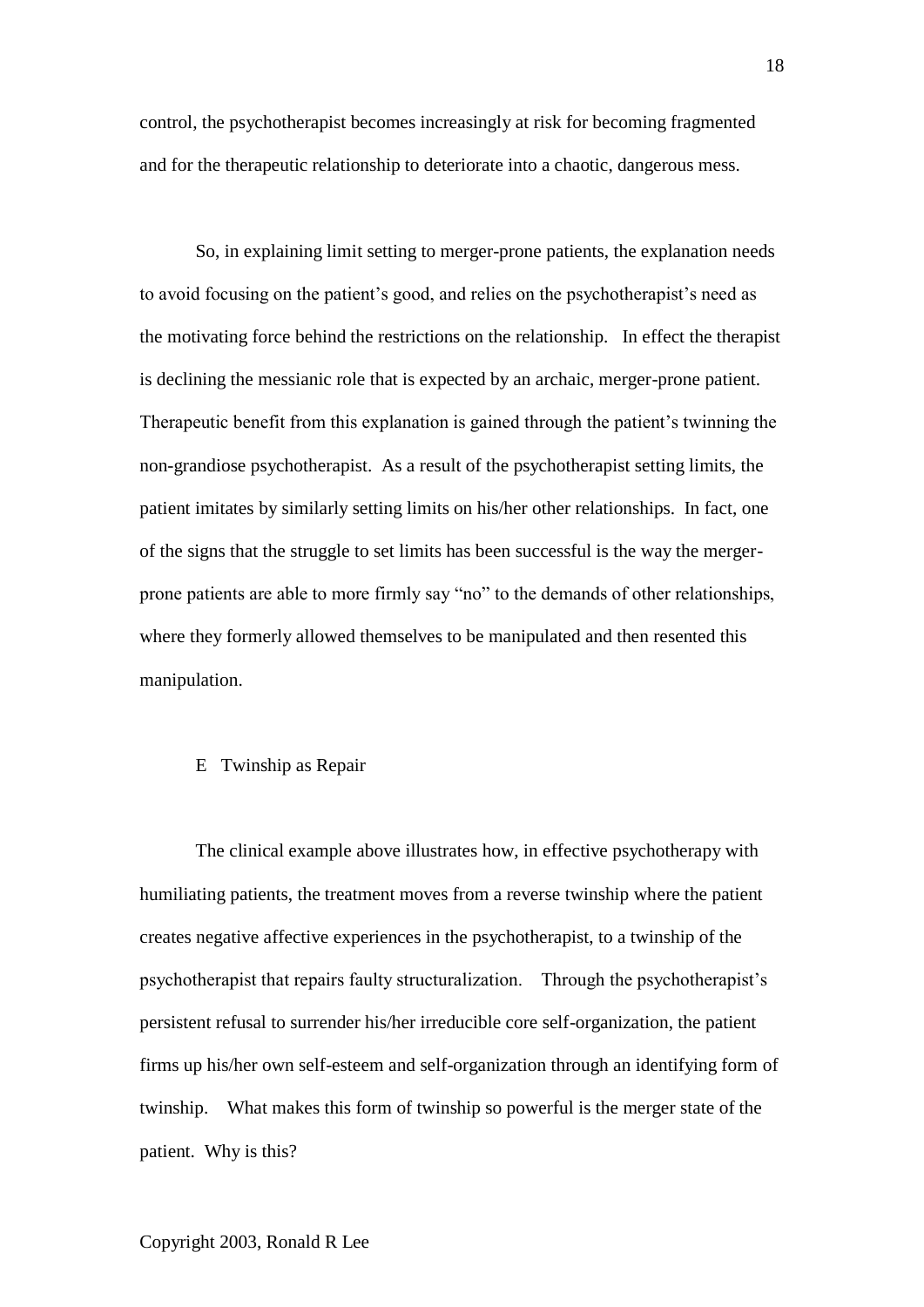Understandably, the humiliating patient"s criticisms and demanding, bullying behavior can be difficult and exhausting for a psychotherapist to manage. Such patients have been described as "patients from hell" and, because of the difficulty managing their psychotherapy, psychotherapists have focused on the distress of these patients and the distress they generate in the psychotherapist, and miss the healing opportunities that exist during the patient"s fragmented, merger-prone state. For in such a desperate merger state, the patient's fragmentation activates early developmental processes that are involved in the generation of self-organization and self-cohesion. True, such an early developmental state also generates enormous fears of being humiliated and abandoned, but when the psychotherapist gently but firmly insists on retaining his personal self-agency, the twinship process leading to structure building takes place despite the deep-seated fears of retraumatization.

It is important to understand that twinship with these patients is not a choice, whether to twin or not. They don't have the necessary internalized structures in this sector of their self to make a choice. The merger state triggers an identifying twinship process. This means that any fear or uncertainty that the co-transference generates in the psychotherapist will be twinned and reinforce the patient"s already over-activated fear-terror affective system (amygdalo-hypothalamic-periaqueductal gray neural circuits) and make the patient worse. On the other hand, an experienced psychotherapist who insists on protecting his/her own self-agency offers a model that generates enormous growth in the patient as the experience of negotiating limits takes place over many sessions.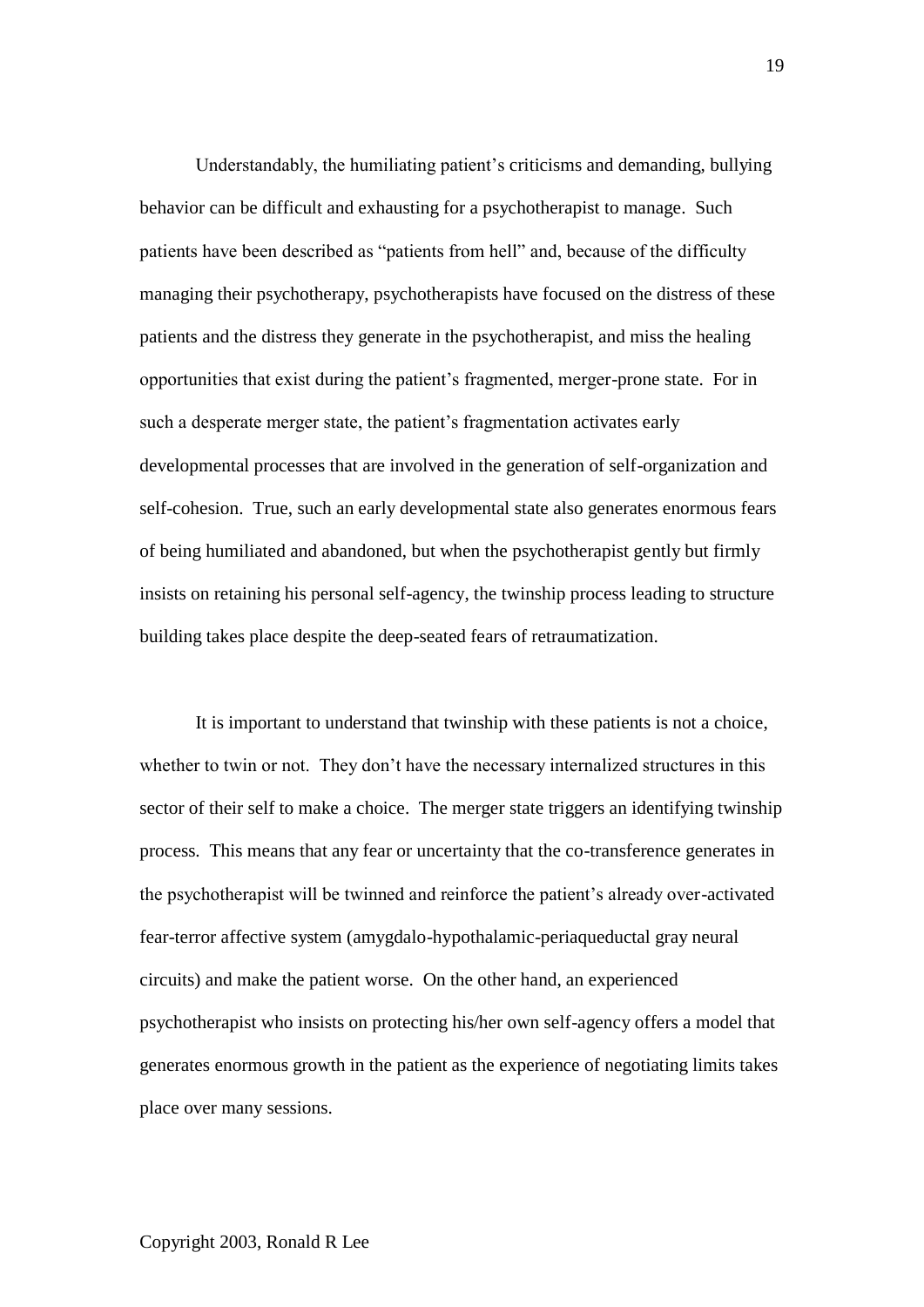In one case the patient kept insisting on wanting to see the psychotherapist socially on weekends, and the psychotherapist kept gently refusing, but exploring the feelings of being rejected each time he refused. After about three months the patient dropped the subject and seemed more settled. However, the subject was back again after another three sessions. Again the request was met with patience and kindliness, but also with firmness. The subject was then dropped after several sessions, to return again after some months. In fact the issue was to reappear intermittently for the next two years, but the periods between the re-emergence became longer, and the amount of time taken on discussing the issue was shorter. Such is the way change tends to take with such patients.

A patient's eventual acceptance of the psychotherapist's limit setting may not be the completion of the psychotherapy, even though the patient is more capable of saying "no" and has an increase in self-agency. What also emerges once the therapeutic relationship settles down is an increased capacity for trust. In fact an increased sense of trust is necessary for the patient to surrender the need to communicate his/her negative affective experiences by humiliating the therapist and others in a social context.

Another sign of progress with the humiliating patient is the patient"s reaction to empathic failure. These failures no longer lead to merger defenses and if responded to as the psychotherapist's temporary lack of empathy, the relationship can be repaired without repeating the struggle to set limits.

## Concluding Remarks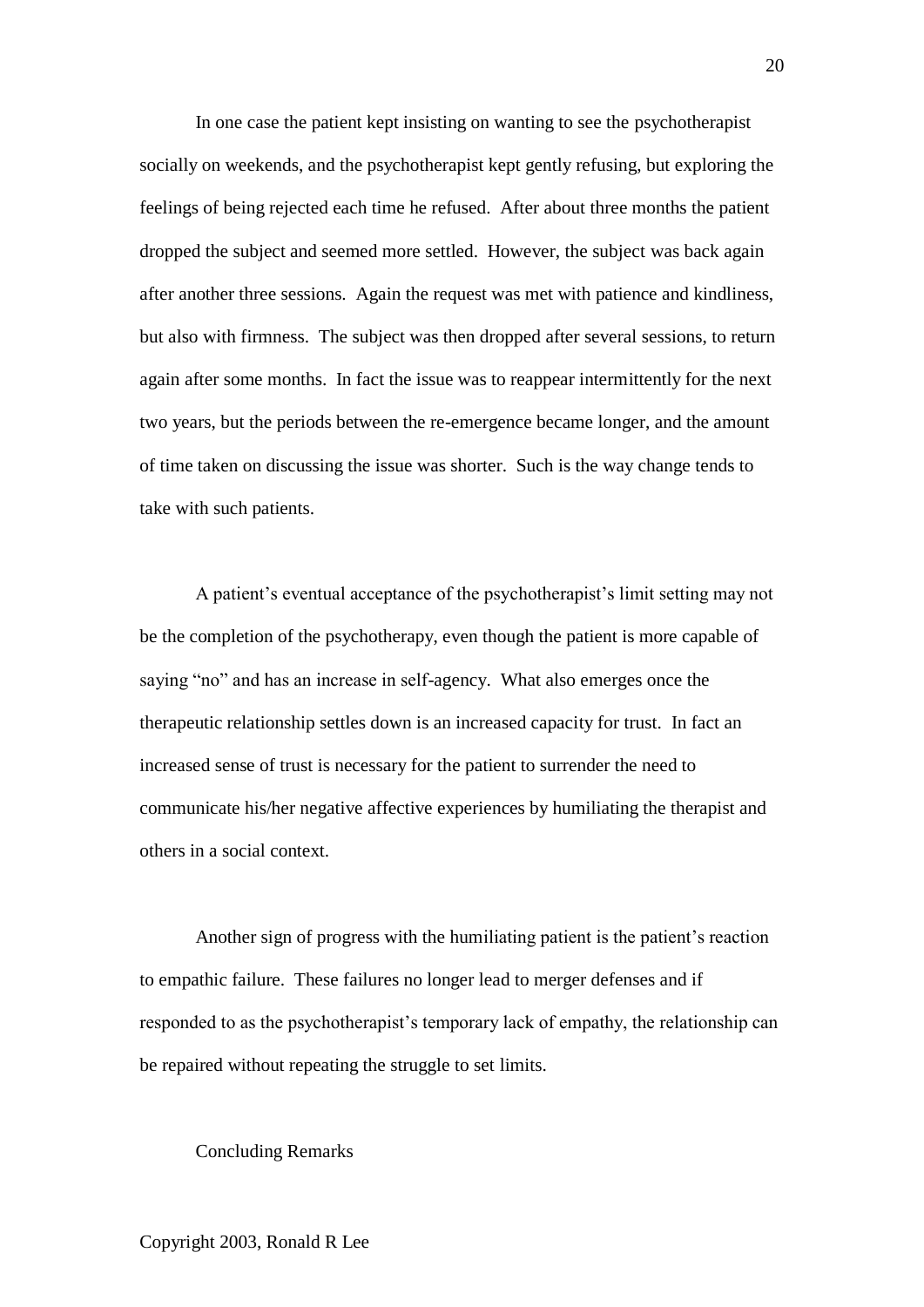Treating humiliating patients can be very difficult, and even disastrous for patient and/or psychotherapist if the treatment fails. Treatment of such patients should be undertaken only by experienced psychotherapists or by psychotherapists under the supervision of a psychotherapist experienced in the treatment of these patients. In the hands of relatively inexperienced or untrained psychotherapists, patients with a need to humiliate are liable to become more scathing and hostile as they recognize that they are not being understood and that the treatment has no chance of being effective. They may even be so incensed by the failure of yet another relationship, that they seek revenge by falsely accusing the psychotherapist of sexual abuse. Is it little wonder that many of these difficult patients give up on psychotherapy and end up on the medication/hospitalization merry-go-round? Even so, as difficult as their psychotherapeutic treatment may be, humiliating, mergerprone patients can be enabled, through hard work and prolonged exposure to experienced psychotherapists, to have rich and rewarding lives. Unfortunately, those humiliating, merger-prone patients who don"t have a successful psychotherapeutic experience are condemned to lives of misery and committed to making the lives of others miserable too.

### References

Balint, M. The Basic Fault. New York: Brunner/Mazel.

Beebe, B., & Lachmann, F. (1988), Mother/infant influence and precursors of self and object representations. In: Frontiers in Self Psychology: Progress in Self Psychology, Vol. 3, ed. A. Goldberg. Hillsdale NJ: The Analytic Press.